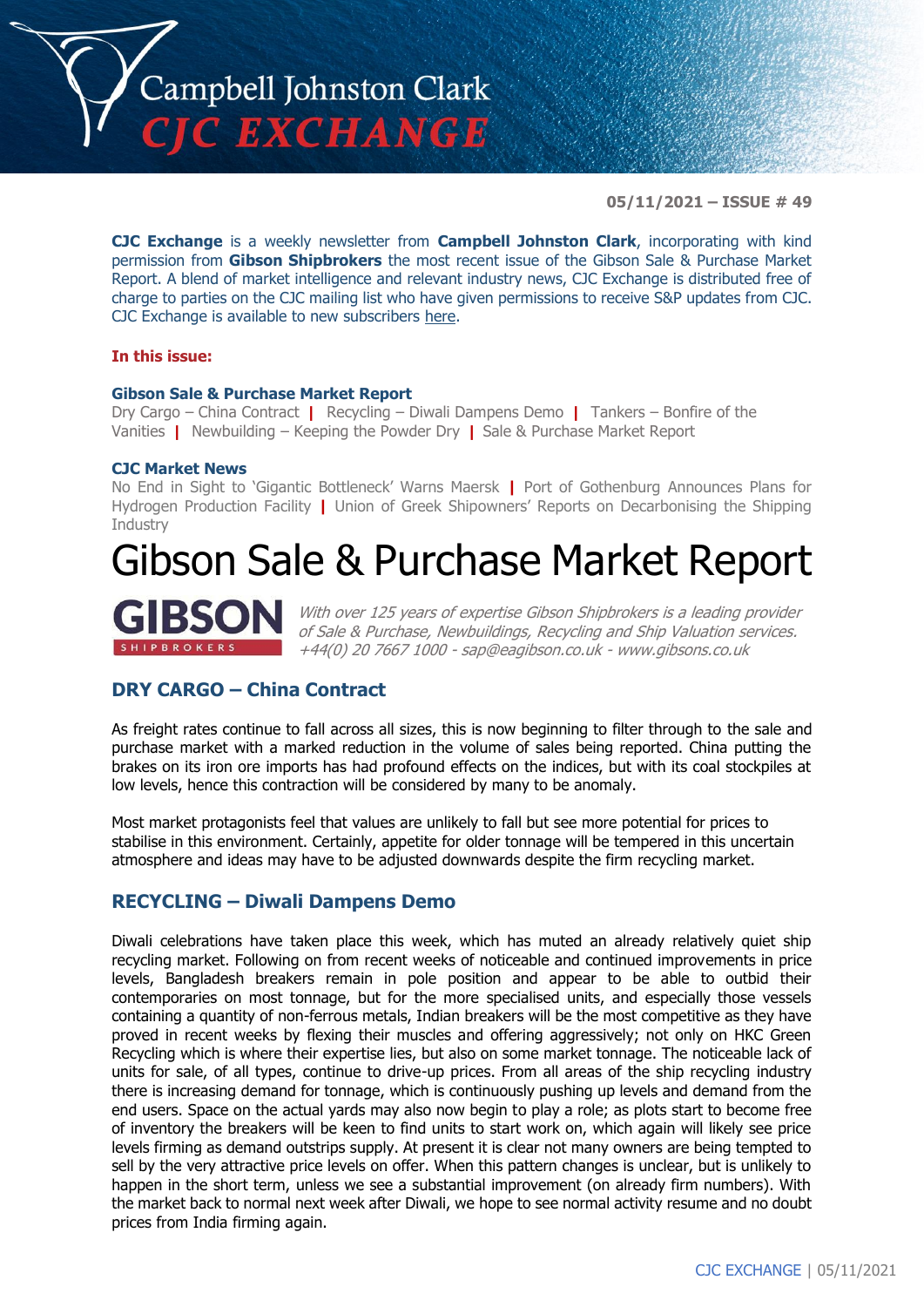

## **TANKERS – Bonfire of the Vanities**

Bonfires will be burning and sparklers sparkling tonight, but the tanker market needs some more powerful incendiary devices to light up the skies. There are some welcome improvements in the spot market, but more of a flicker than explosions. As a result there are signs that values may be on the move upwards.

There is appetite for resale or modern tonnage in the product sector and we hear that Eastmed has picked up Hulls 1928 and 1929 (49,800 dwt/delivery Oct and Dec 2022 K Shipbuilding) for a price of US\$37.8m each. These were ordered as a series of six for around US\$36m each.

There is always a question over the value differential applicable for a deepwell MR2 over a pumproom unit, but this week we have good examples with the sale of the deepwell **"STAR EAGLE"** (51,202 dwt/blt 2007 STX Jinhae) compared to the pumproom **"STAR FALCON"** (53,815 dwt/blt 2007 Shin Kurushima). Tufton is reported to have taken US\$11.25m vs US\$9.75m, giving a differential of US\$1.5m, although some of the surplus could be attributed to the 6 month better survey position of the **"STAR EAGLE"**. Also the one year younger deepwell MR2, **"HIGH VENTURE"** (51,088 dwt/blt 2006 STX Jinhae) has also gone this week for US\$10.7m whilst the same aged pumproom unit, **"ANGEL 61"**, (48,635 dwt/blt 2006 Iwagi) has gone for US\$9.8m, both with surveys passed and BWTS fitted; giving a differential of US\$900k.

## **NEWBUILDING – Keeping the Powder Dry**

The tanker market continues to digest the ongoing negotiation at Daehan with Eastmed for LR2. As we have outlined previously, the fleet supply situation looks favourable for tanker newbuildings (basis you believe in a market rebound) and there are few slots available at the reputable yards through to mid-2024. However, many await firm and significant movement in charter rates today and remain understandably distracted by OPEC actions.

On the bulker side there seems to be a reflection of the attitude on second-hand in that many feel the pricing is now quite high and many will wait to see how the charter markets play out in the short term. Orderbooks are not alarming high on the bulk side though, even after the recent order run, so if the bulker market remains buoyant we would expect further orders in the medium sizes for the last remaining second half 2023 slots.

# **Gibson Sale & Purchase Market Report**

| <b>Vessel Name</b>                        | <b>DWT</b> | <b>Built</b>   | Yard                                     | <b>Buyers</b>                          | <b>Price</b><br>$($ \$/m $)$ | <b>Notes</b>               |
|-------------------------------------------|------------|----------------|------------------------------------------|----------------------------------------|------------------------------|----------------------------|
|                                           |            | <b>BULKERS</b> |                                          |                                        |                              |                            |
| MP THE HIGHTOWER + MP THE<br><b>KRAFT</b> | 209,200    | both 2020      | <b>Jiangsu</b><br>Newyangzi<br>(CHN)     | Singaporean buyer 65 each BWTS fitted. |                              |                            |
| <b>OCEAN ROSEMARY</b>                     | 82,265     | 2013           | Dalian No. 2<br>(CHN)                    | <b>Undisclosed buyer</b>               | 23.2                         | DD psd 8/21. No<br>BWTS.   |
| JIANGSU YANGZI-MITSUI YZJ2015-<br>2686    | 82,300     | 2022           | <b>Jiangsu</b><br>Yangzi-Mitsui<br>(CHN) | <b>Greek buyer</b>                     | 38.5                         | Dely 2/22.                 |
| <b>KEY DISCOVERY</b>                      | 82,152     | 2010           | <b>Tsuneishi</b><br>(JPN)                | Swissmarine                            | 24.75                        | <b>BWTS fitted.</b>        |
| <b>SHANDONG CHONG WEN</b>                 | 76,098     | 2011           | <b>Hudong</b><br>Zhonghua<br>(CHN)       | Chinese buyer                          | 19.64*                       | *Auction.<br>Delivery 1/22 |

#### **S&P SALES**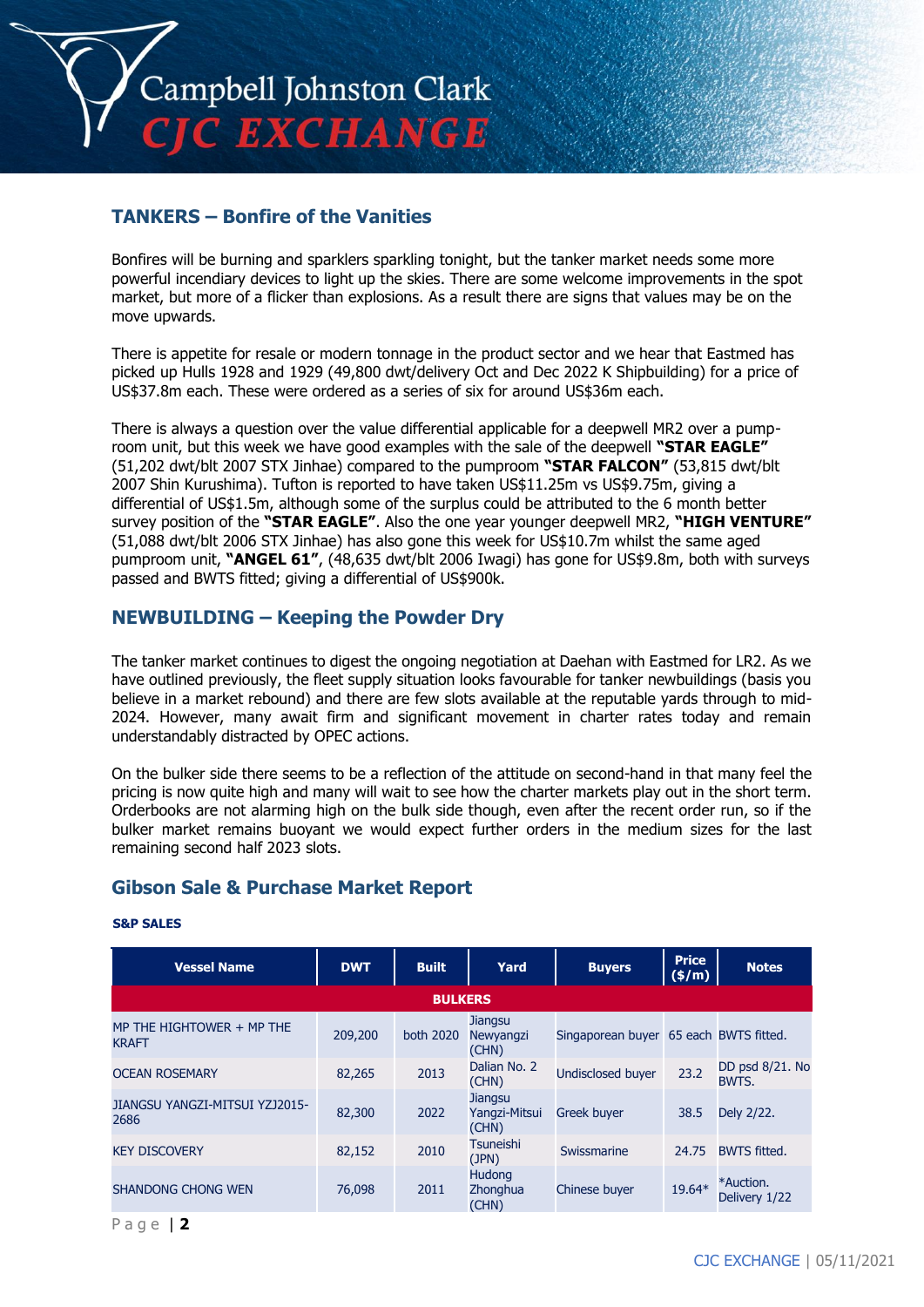Campbell Johnston Clark<br>CJC EXCHANGE

|                                    |        |                     |                                          |                                   |                | basis SS passed<br>12/21.                                     |  |
|------------------------------------|--------|---------------------|------------------------------------------|-----------------------------------|----------------|---------------------------------------------------------------|--|
| <b>SOPHIAN</b>                     | 56,868 | 2009                | Qingshan<br>(CHN)                        | <b>Undisclosed buyer</b>          | 17.75          | DD due 10/22.<br><b>BWTS fitted.</b>                          |  |
| <b>BERNA</b>                       | 21,964 | 1995                | Saiki (JPN)                              | <b>Undisclosed buyer</b>          | 6              | DD due 8/22.                                                  |  |
|                                    |        | <b>TANKERS</b>      |                                          |                                   |                |                                                               |  |
| <b>IRIS VICTORIA</b>               | 74,905 | 2010                | Minami Nippon<br>(JPN)                   | <b>Undisclosed buyer</b>          | 17.8           | SS psd 8/20.<br>Uncoiled.                                     |  |
| <b>TAI HU</b>                      | 73,980 | 2007                | <b>New Century</b><br>(CHN)              | Undisclosed buyer                 | reg<br>$10.5*$ | *Judicial sale.<br>SS due 8/22.                               |  |
| <b>STAR FALCON</b>                 | 53,815 | 2007                | <b>Shin</b><br><b>Kurushima</b><br>(JPN) | <b>Undisclosed buyer</b>          | 9.75           | Pump-room. SS<br>due 3/22.                                    |  |
| <b>STAR EAGLE</b>                  | 51,202 | 2007                | <b>STX Jinhae</b><br>(KRS)               | <b>Undisclosed buyer</b>          | 11.25          | Deepwell. SS<br>due 10/22.                                    |  |
| <b>HIGH VENTURE</b>                | 51,088 | 2006                | <b>STX Jinhae</b><br>(KRS)               | <b>Undisclosed buyer</b>          | 10.7           | Deepwell. SS<br>psd 5/21. BWTS<br>fitted.                     |  |
| K-SHIPBUILDING 1928 + 1929         | 49,800 | both 2022           | <b>K Shipbuilding</b><br>(KRS)           | Eastmed                           | 37.8<br>each   | Dely 10+12/22.                                                |  |
| ANGEL 61                           | 48,635 | 2006                | Iwagi (JPN)                              | Greek buyer                       | 9.8            | Pump-room.<br>Uncoiled. SS psd<br>5/21. BWTS<br>fitted. Cap1. |  |
| <b>CELSIUS MACAU</b>               | 20,768 | 2006                | <b>Shin</b><br>Kurushima<br>(JPN)        | Chinese buyer                     | 12             | Stainless steel.<br>SS due 12/21.                             |  |
| <b>CHEM WOLVERINE</b>              | 19,991 | 2006                | Usuki (JPN)                              | Korean buyer                      | 9.8            | Stainless steel.<br>SS due 11/21.                             |  |
| <b>CRIMSON RAY</b>                 | 19,984 | 2007                | Fukuoka (JPN) Korean buyer               |                                   | 12.5           | Stainless steel.<br>SS due 7/22.                              |  |
|                                    |        |                     | <b>GENERAL CARGO / MULTI-PURPOSE</b>     |                                   |                |                                                               |  |
| MIGHTY BOSS + MIGHTY CHAMP         | 10,080 | 2004+2005 Kurushima | <b>Shin</b><br>(JPN)                     | <b>Undisclosed buyer</b>          |                | 6 each Tween. Geared.                                         |  |
| <b>CONTAINERS/RO-RO/REEFER/PCC</b> |        |                     |                                          |                                   |                |                                                               |  |
| <b>CARTAGENA TRADER</b>            | 42,057 | 2008                | Shanghai<br>Shipyard<br>(CHN)            | CMA CGM                           |                | 3534 TEU.<br>Gearless.                                        |  |
| <b>FS IPANEMA</b>                  | 25,903 | 2009                | Taizhou Kouan<br>(CHN)                   | European buyer                    |                | 1794 TEU.<br>Geared.                                          |  |
| <b>ASTURIANO II</b>                | 16,866 | 2012                | <b>AVIC Weihai</b><br>(CHN)              | <b>Safeen Feeders</b>             |                | 1304 TEU.<br>Geared.                                          |  |
| <b>LINK STAR</b>                   | 4,453  | 1989                | Sietas (GER)                             | <b>Norwest</b><br>Shipmanagement. |                | Ice 1A, 405 LM,                                               |  |

### **NEWBUILDING ORDERS**

| <b>Ordering Client</b>                   | <b>Vessel Type</b> | Size / No.<br>of units        | <b>Shipyard</b><br>(Country)                    | <b>Delivery</b> | <b>Price</b><br>\$m\$ | <b>Notes</b>        |
|------------------------------------------|--------------------|-------------------------------|-------------------------------------------------|-----------------|-----------------------|---------------------|
|                                          |                    | <b>BULKERS</b>                |                                                 |                 |                       |                     |
| Navibulgar                               | Handymax           | 45,000 dwt x Yangzijiang<br>4 | (CHN)                                           | 2024            | 33                    | EEDI 3.             |
| <b>GENERAL CARGO/MULTI-PURPOSE</b>       |                    |                               |                                                 |                 |                       |                     |
| Guangxi Xinyi Supply Chain               | <b>MPP</b>         | 5,400 dwt x<br>$2+2$          | <b>Taizhou</b><br><b>Taichuan</b><br>(CHN)      | 2023-2024       |                       | <b>200 TEU.</b>     |
| <b>CONTAINERS / RO-RO / REEFER / PCC</b> |                    |                               |                                                 |                 |                       |                     |
| Karnaphuili Group                        |                    |                               | Containership 2,900 TEU x Fujian Mawei<br>(CHN) | 2023-2024       | $37 - 38$             | EEDI <sub>2</sub> . |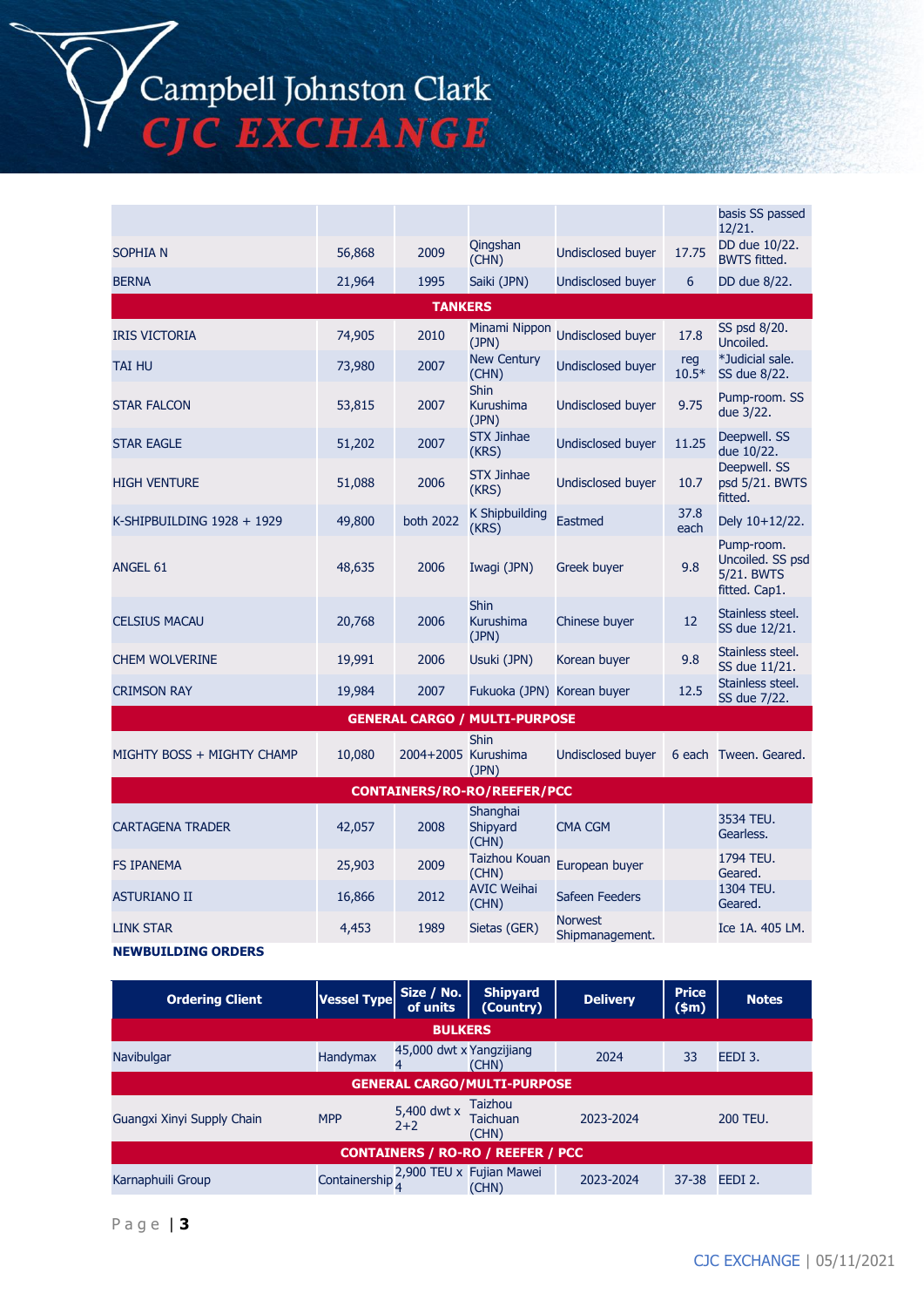#### **Recycling Activity**

| <b>Vessel Name</b>      | <b>BUILT</b> | <b>DWT</b>    | <b>LWT</b> | <b>Delivery</b>   | <b>Price</b><br>$(*)$ lwt $)$ | <b>Notes</b>                  |  |
|-------------------------|--------------|---------------|------------|-------------------|-------------------------------|-------------------------------|--|
|                         |              | <b>TANKER</b> |            |                   |                               |                               |  |
| <b>ASIAN GLORY</b>      | 1996 / Japan | 10,130        | 3,413      | as-is Batam       | 535                           | last weeks sale               |  |
| <b>CHEMICAL TANKERS</b> |              |               |            |                   |                               |                               |  |
| <b>OSTROV RUSSKIJ</b>   | 1985 / Japan | 7,041         | 2,396      | <b>Bangladesh</b> | 658                           | St-St content in<br>her tanks |  |
| <b>WIN LOTUS</b>        | 1990 / Japan | 6,676         | 2,871      | India             | 695                           | St-St content in<br>her tanks |  |

**Recycling Prices (US\$/LWT)**

|                                | <b>Bangladesh Pakistan</b> |         | India   | <b>Turkey</b> |
|--------------------------------|----------------------------|---------|---------|---------------|
| Tank/Cont/Ro-Ro/Capes/LPG/PCC  | 615/630                    | 600/610 | 600/610 | 300/315       |
| Dry Cargo/Bulk/Tween/Gen Cargo | 600/615                    | 590/600 | 590/600 | 295/305       |

**Newbuild and Second Hand Values** (\$ million)

|                                                                            |                |           | Newbuild 5 Year Old 10 Year Old |
|----------------------------------------------------------------------------|----------------|-----------|---------------------------------|
| <b>Tankers</b>                                                             |                |           |                                 |
| <b>VLCC</b>                                                                | 108            | 70        | 46                              |
| <b>SUEZMAX</b>                                                             | 75             | 48        | 32                              |
| <b>AFRAMAX</b>                                                             | 59.5           | 40        | 26                              |
| <b>MR</b>                                                                  | 40.5           | 28        | 17.5                            |
| <b>Bulkers</b>                                                             |                |           |                                 |
| <b>CAPESIZE</b>                                                            | $60.5^{\circ}$ | 41.5      | 36                              |
| <b>KAMSARMAX / PANAMAX</b>                                                 | $35^{\wedge}$  | 34.5k/32p | 25.5k/24p                       |
| <b>ULTRAMAX / SUPRAMAX</b>                                                 | $33^$          | 31u       | 23.5s                           |
| <b>HANDYSIZE</b>                                                           | $29.5^{\circ}$ | 26        | 18.5                            |
| A Chinana putan Cathany is have demon Tananana UKanana assurting of hyild) |                |           |                                 |

^=Chinese price (otherwise based upon Japanese / Korean country of build)

**This report has been produced for general information and is not a replacement for specific advice. While the market information is believed to be reasonably accurate, it is by its nature subject to limited audits and validations. No responsibility can be accepted for any errors or any consequences arising therefrom. No part of the report may be reproduced or circulated without our prior written approval. © E.A. Gibson Shipbrokers Ltd 2021.**

# CJC Market News



Campbell Johnston Clark (CJC) is a medium-sized international law firm advising on all aspects of the shipping sector, from ship finance to dry shipping and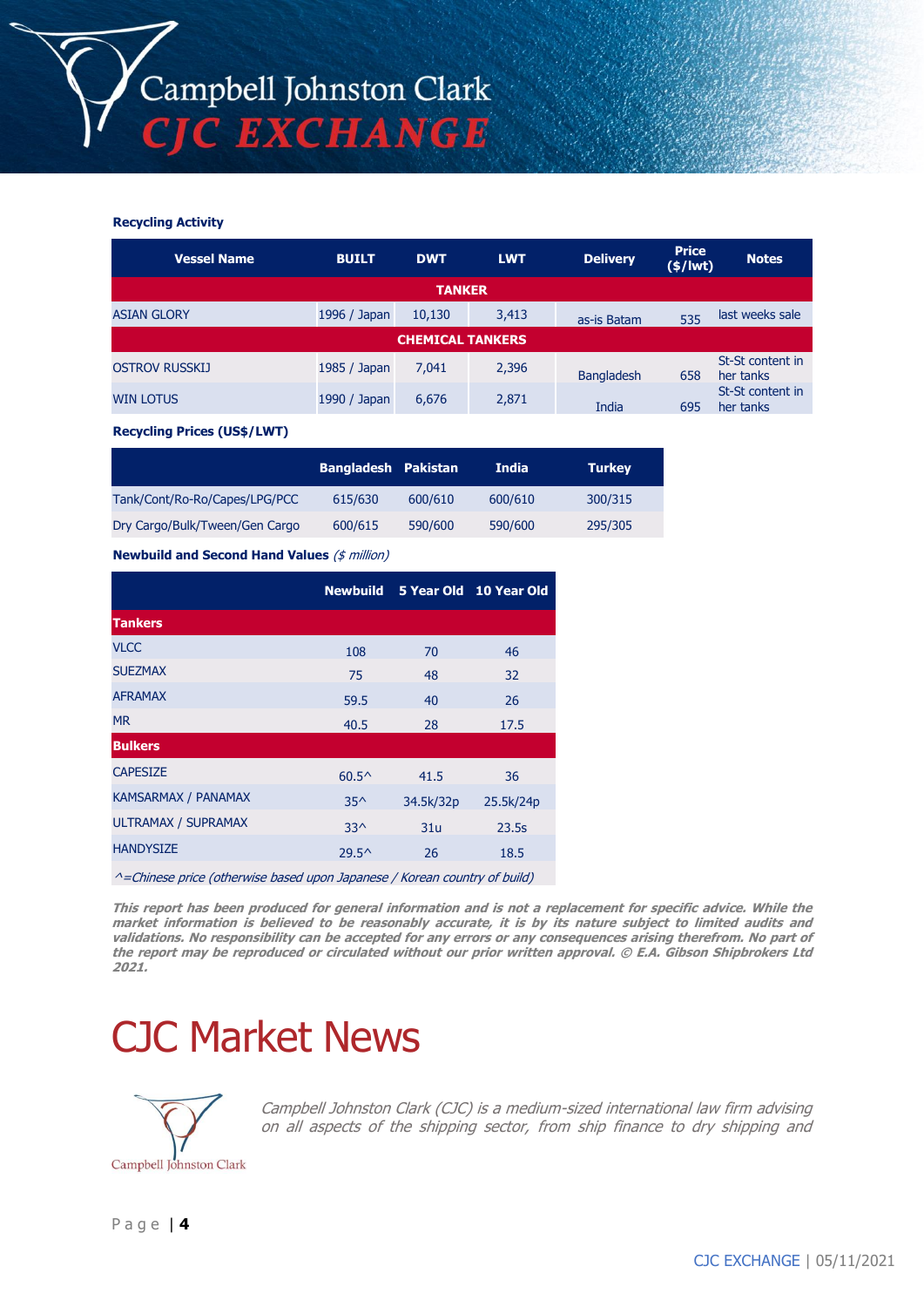

comprehensive casualty handling, and all that happens in between. Today, we have offices in London, Newcastle, Singapore and Miami.

## **No End in Sight to 'Gigantic Bottleneck' Warns Maersk**



Maersk has warned that current conditions in regards to global supply chains are expected to continue until at least the first quarter of 2022.

Chief executive Soken Skou pinpointed the lack of lorry drivers worldwide as preventing ships from offloading goods at ports around the world, with 300 container vessels currently idle. The economic bounce back following the pandemic has contributed to a surge in demand to transport freight around

the world, causing supply chains to buckle.

Looking forward, Maersk added that savings by consumers over the previous year would keep demand high. There is a fear that delivery times for orders will "remain lengthy, and there is little visibility into when capacity constraints, including landside bottlenecks in trucking and warehousing, will abate."

Currently, two-thirds of the company's revenue comes from container shipping. Maersk handles one in every five containers shipped worldwide and has added to its capacity in an attempt to tackle the demand. However, external factors continue to cause major problems for the industry. As a result, Maersk is looking to expand its services to more land and air-based freight in an attempt to tackle the current shipping climate.

This week, Maersk has announced it will acquire freight-forwarder Senator International, as well as two Boeing aircraft.

## **Port of Gothenburg Announces Plans for Hydrogen Production Facility**



In The Port of Gothenburg announced this week that it is planning to construct a new hydrogen production facility in partnership with clean energy producers Statkraft. The Port of Gothenburg is Scandinavia's largest port and handles nearly 30% of Sweden's foreign trade, which equates to 39 million tonnes of freight per year.

Operations are due to commence in 2023 with an initial capacity of four megawatts, which should produce up to two tonnes of hydrogen per day. This

is equivalent to 2,200 litres of diesel and could help reduce carbon emissions by at least four tonnes every day. The facility at the port will be used to power different types of freight-handling equipment, primarily heavy transport equipment that can be switched to fuel cell operation. The investment needed to facilitate the first phase of the project is approximately SEK 60 million (USD\$ 7 million).

Per Rosenqvist, CEO of Statkraft Hydrogen Sweden AB, said "Statkraft is the largest supplier of renewable energy in Europe, and we maintain that renewable hydrogen will be critical if we are to achieve carbon-free transport within the near future. This project will increase the potential for this development by contributing to the transition to a fossil-free transport sector on land and at sea."